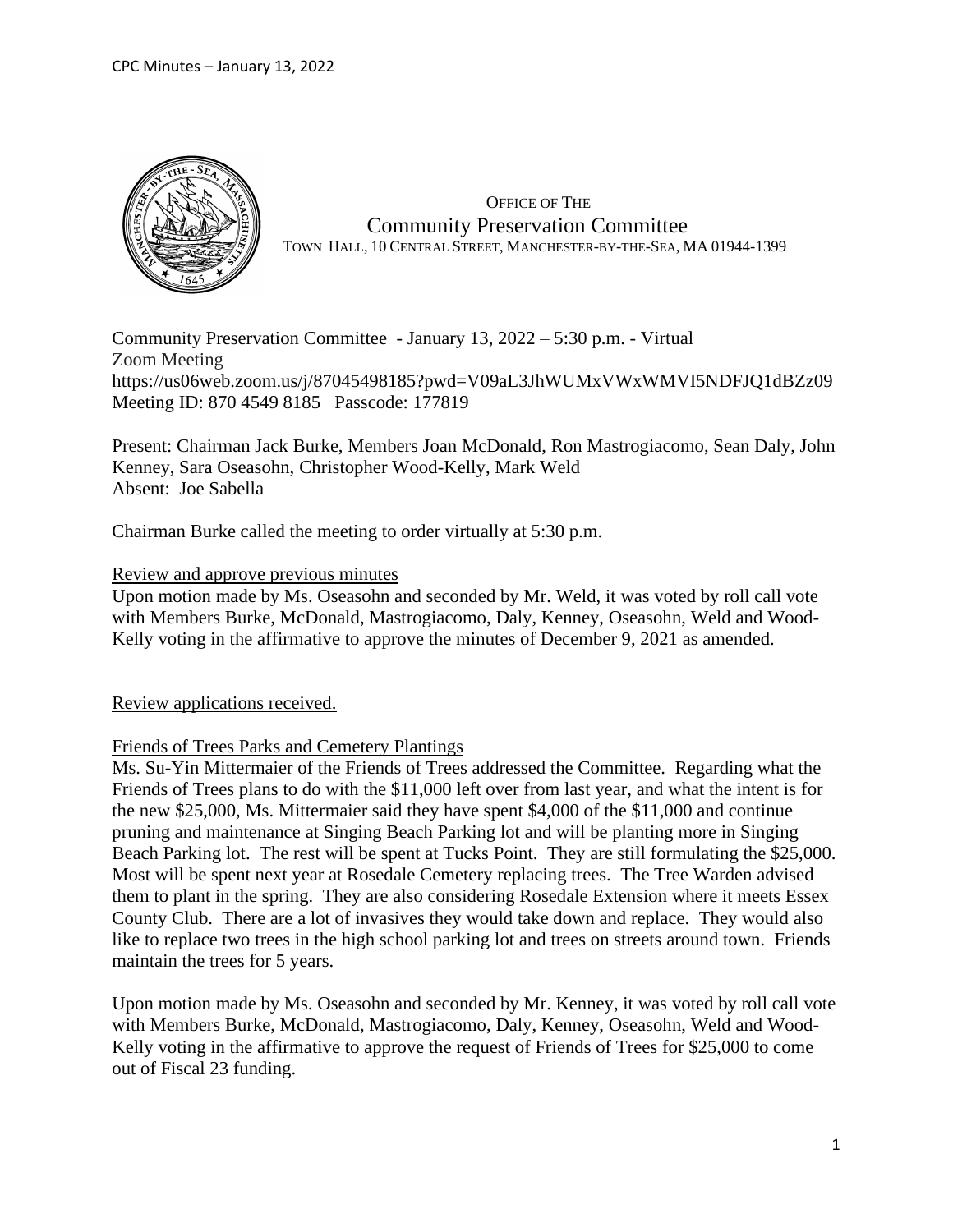# Pollinator Gardens

Mr. Kelly reported that the proposed Pollinator Garden would be a continuation of the existing garden next to the pump house on Lincoln Street. It will be run by ConCom, DPW and North Shore Garden Club.

Upon motion made by Ms. Oseasohn and seconded by Mr. Weld, it was voted by roll call vote with Members Burke, McDonald, Mastrogiacomo, Daly, Kenney, Oseasohn, Weld and Wood-Kelly voting in the affirmative to approve the request of MBTS ConCom, DPW and North Shore Garden Club for \$20,000.

# Manchester Affordable Housing Trust Affordable Housing Initiative

Mr. John Feuerbach of the Manchester Affordable Housing Trust reported the following: MAHT has been involved with Action providing rental and mortgage assistance in the amount of \$100,000 to between 15 and 20 households; they helped with acquisition of the Powder House Hill apartments; finalized proof of concept study plan of the three public housing sites for new units at the Pleasant Street site, worked with the Board of Selectmen on a letter regarding the 40B development on School Street, received non-binding support at Town Meeting for a draft RFP to issue in March 2022 to examine sites and put together a plan for engagement for the State DHCD. It is anticipated that it could be a year or two before they hear back from the State.

Mr. Weld said that Affordable Housing is one of the few areas where debt can be self-sustaining at the pre-level or the bonding level. He suggested bonding.

Mr. Feuerbach said that Loading Place Road affordable housing is town-owned but under State regulations.

Mr. Burke said that none of the income from the housing goes to MBTS. CPC funds cannot be used for the rehab of those buildings. CPC funds have to allocated for new housing.

Upon motion made by Mr. Kelly and seconded by Mr. Daly, it was voted by roll call vote with Members Burke, McDonald, Mastrogiacomo, Kelly, Kenney, Oseasohn, Weld and Wood-Kelly voting in the affirmative to approve the request of Manchester Affordable Housing Trust Affordable Housing Initiative for \$200,000.

# 10% Statutory votes

Upon motion made by Mr. Burke and seconded by Mr. Daly, it was voted by roll call vote with Members Burke, McDonald, Mastrogiacomo, Daly, Kenney, Oseasohn, Weld and Wood-Kelly voting in the affirmative to fund the applicable 10% statutory votes for Community Housing, Open Space and Recreation, and Historic Rehab.

# Bike and Pedestrian Bike Racks

Upon motion made by Mr. Burke and seconded by Ms. Oseasohn, it was voted by roll call vote with Members Burke, McDonald, Mastrogiacomo, Daly, Kenney, Oseasohn, Weld and Wood-Kelly voting in the affirmative to approve the request of MBTS Bicycle/Pedestrian Committee for \$7,000.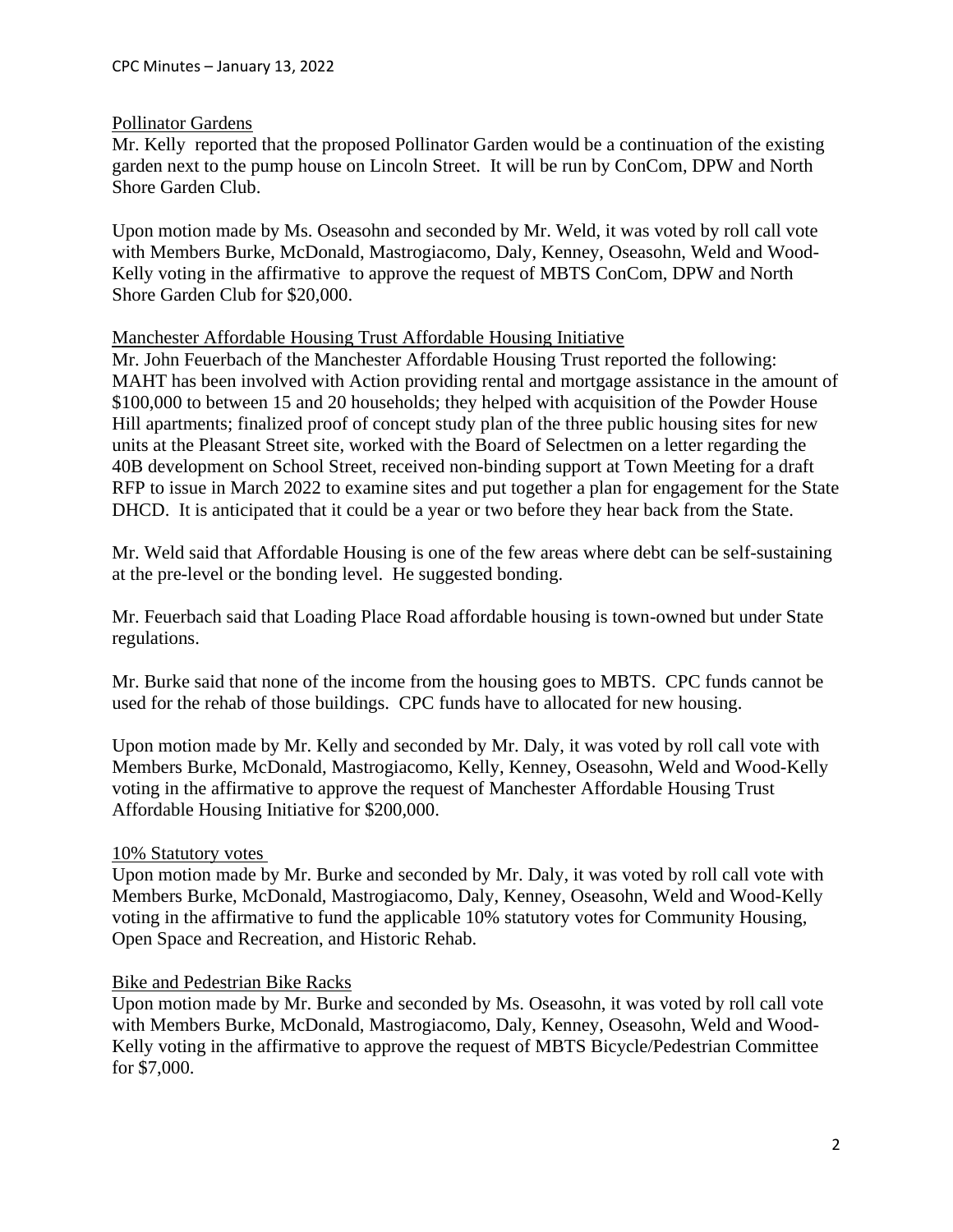# Causeway Brook/Sawmill Brook at Memorial School

Ms. Oseasohn reported that an RFP has been prepared to come up with an estimate to clean up the area near Memorial School and restore the brook from an ecological standpoint.

Upon motion made by Mr. Burke and seconded by Ms. McDonald , it was voted by roll call vote with Members Burke, McDonald, Mastrogiacomo, Daly, Kenney, Oseasohn, Weld and Wood-Kelly voting in the affirmative to approve the request of MBTS Conservation Committee for \$35,000 for Causeway Brook/Sawmill Brook Triangle Environmental Assessment and Wetland Restoration.

# Western Woods Research / Conservation

Ms. Oseasohn reported that the project looks to identify rights of way to the area referred to as the Western Woods which includes over 6 miles of trails. Once identified, the rights of way would be mapped and marked with a physical marker. This project is important to protecting the public access to the Town's open space.

Mr. Burke said the Assessors continue to do the title work Ms. Oseasohn will review the title search to see what is there.

Upon motion made by Ms. Oseasohn and seconded by Mr. Daly, it was voted by roll call vote with Members Burke, McDonald, Mastrogiacomo, Daly, Kenney, Oseasohn, Weld and Wood-Kelly voting in the affirmative to approve \$7,500 for Open Space Western Woods Research.

# Administration Funds

Upon motion made by Mr. Weld and seconded by Mr. Mastrogiacomo, it was voted by roll call vote with Members Burke, McDonald, Mastrogiacomo, Daly, Kenney, Oseasohn, Weld and Wood-Kelly voting in the affirmative to approve the amount of \$25,000 for Administration Funds per CPA Statute.

# Winthrop Field Drainage Project

The Winthrop Field Committee is asking for one-third of the total cost of \$30,000 to preserve and protect the drainage system.

Upon motion made by Mr. Weld and seconded by Mr. Mastrogiacomo, it was voted by roll call vote with Members Burke, McDonald, Mastrogiacomo, Daly, Kenney, Oseasohn, Weld and Wood-Kelly voting in the affirmative to approve the \$10,000 for the Winthrop Field Drainage Project.

# MHA Loading Place Road Doors and Windows

Mr. Burke reported that improvements to the MHA buildings on Loading Place Road are not a CPA allowable expense.

Upon motion made by Mr. Burke and seconded by Ms. Oseasohn, it was voted by roll call vote with Members Burke, McDonald, Mastrogiacomo, Daly, Kenney, Oseasohn, Weld and Wood-Kelly voting in the affirmative to Deny the request for \$55,358 to replace doors at the MHA buildings on Loading Place Road.